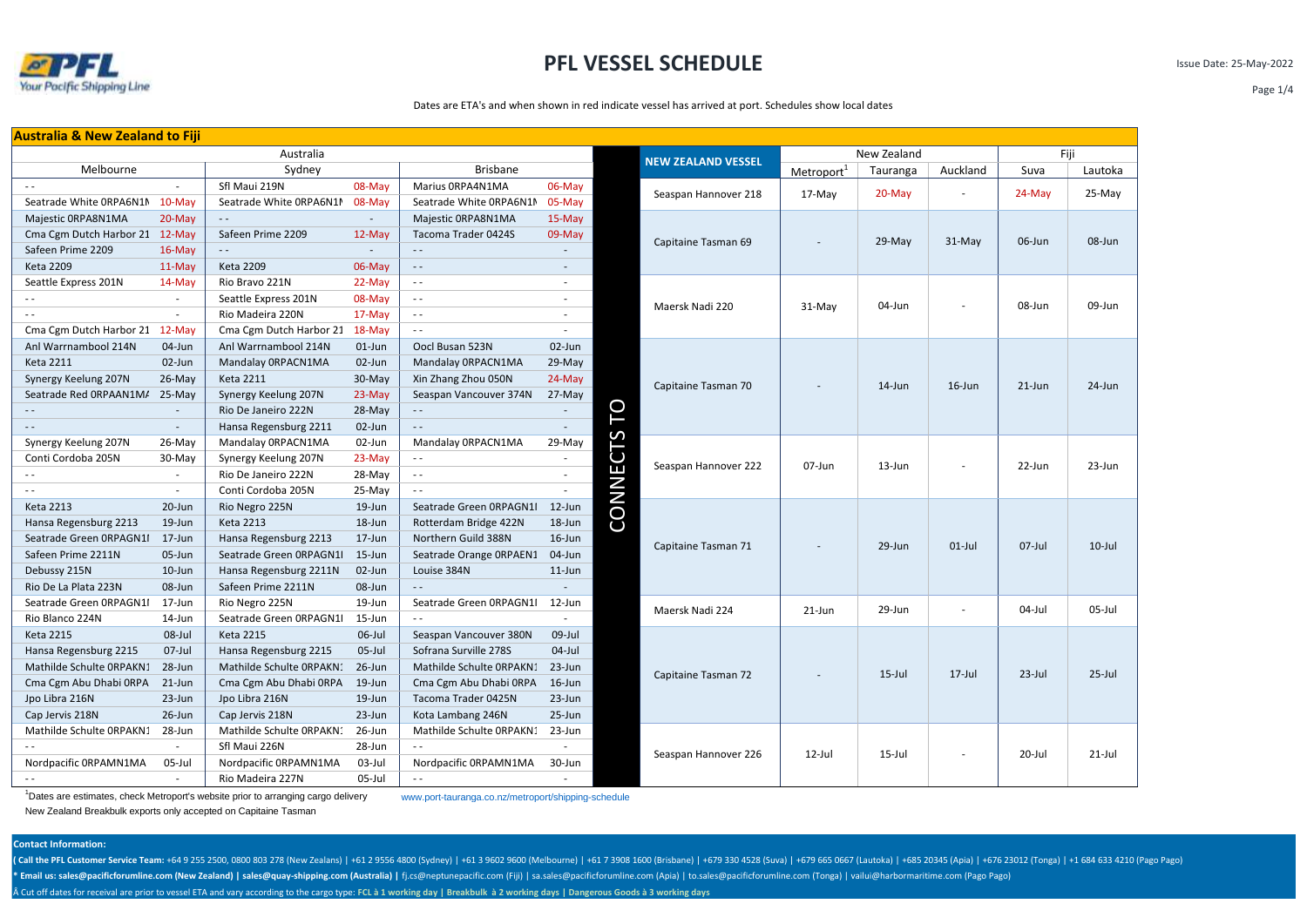

Issue Date: 25-May-2022

Dates are ETA's and when shown in red indicate vessel has arrived at port. Schedules show local dates

| <b>Australia &amp; New Zealand to Fiji (Contd.)</b> |                           |                         |            |                        |                          |              |                           |                          |             |                          |         |        |
|-----------------------------------------------------|---------------------------|-------------------------|------------|------------------------|--------------------------|--------------|---------------------------|--------------------------|-------------|--------------------------|---------|--------|
| Australia                                           |                           |                         |            |                        |                          |              | <b>NEW ZEALAND VESSEL</b> |                          | New Zealand | Fiji                     |         |        |
| Melbourne                                           | <b>Brisbane</b><br>Sydney |                         |            |                        |                          |              | Metroport <sup>+</sup>    | Tauranga                 | Auckland    | Suva                     | Lautoka |        |
| Cma Cgm Dutch Harbor 22                             | $16$ -Jul                 | Rio De Janeiro 229N     | $17 -$ Jul | Seatrade Blue ORPAON1M | $07$ -Jul                |              |                           |                          |             |                          | 01-Aug  | 02-Aug |
| Seatrade Blue ORPAON1M                              | $12$ -Jul                 | Cma Cgm Dutch Harbor 22 | $13$ -Jul  | $\sim$ $\sim$          |                          |              | Maersk Nadi 228           | $19$ -Jul                | $27$ -Jul   | $\overline{\phantom{a}}$ |         |        |
| $\frac{1}{2}$                                       | $\sim$                    | Seatrade Blue ORPAON1M  | $10$ -Jul  | $\frac{1}{2}$          |                          |              |                           |                          |             |                          |         |        |
| $\cdots$                                            | $\sim$                    | Rio Bravo 228N          | $12$ -Jul  | $\sim$ $\sim$          | $\overline{\phantom{a}}$ |              |                           |                          |             |                          |         |        |
| Mate 219N                                           | 20-Jul                    | Mate 219N               | 16-Jul     | Mariner ORPAQN1MA      | 14-Jul                   |              |                           |                          |             |                          |         |        |
| Mariner 0RPAQN1MA                                   | 19-Jul                    | Mariner ORPAQN1MA       | 17-Jul     | Louise 390N            | 24-Jul                   | ГO           |                           |                          |             |                          |         |        |
| Anl Warrnambool 223N                                | 19-Jul                    | Anl Warrnambool 223N    | 17-Jul     | Oocl Busan 537N        | 18-Jul                   |              | Capitaine Tasman 73       | $\overline{\phantom{a}}$ | 31-Jul      | 02-Aug                   | 08-Aug  | 10-Aug |
| Cma Cgm Dutch Harbor 22                             | 16-Jul                    | Rio De Janeiro 229N     | 17-Jul     | Xin Zhang Zhou 051N    | 10-Jul                   | ECTS         |                           |                          |             |                          |         |        |
| Safeen Prime 2215                                   | 15-Jul                    | Cma Cgm Dutch Harbor 22 | $13$ -Jul  | Seaspan Vancouver 380N | 09-Jul                   |              |                           |                          |             |                          |         |        |
| Keta 2215                                           | 06-Jul                    | Safeen Prime 2215       | $13$ -Jul  | $\sim$ $\sim$          |                          |              |                           |                          |             |                          |         |        |
| Nordamelia ORPASN1MA                                | $26$ -Jul                 | Rio Blanco 231N         | $31$ -Jul  | Nordamelia ORPASN1MA   | $21$ -Jul                | <b>CONNI</b> | Seaspan Hannover 230      | 09-Aug                   | $11-Aug$    | ۰                        | 15-Aug  | 16-Aug |
|                                                     | $\sim$                    | Nordamelia ORPASN1MA    | $24$ -Jul  | $\sim$ $\sim$          |                          |              |                           |                          |             |                          |         |        |
| Safeen Prime 2217                                   | 05-Aug                    | Safeen Prime 2217       | 03-Aug     | Sofrana Surville 279S  | 08-Aug                   |              |                           |                          |             |                          |         |        |
| Marius ORPAUN1MA                                    | 02-Aug                    | Marius ORPAUN1MA        | $31$ -Jul  | Sofrana Tourville 257N | $16$ -May                |              |                           |                          |             |                          |         |        |
| Keta 2217                                           | 29-Jul                    | Rio Blanco 231N         | 31-Jul     | Kota Lambang 260N      | 08-Aug                   |              | Capitaine Tasman 74       |                          |             |                          | 24-Aug  | 26-Aug |
| $\cdots$                                            | $\sim$                    | <b>Keta 2217</b>        | 26-Jul     | Marius ORPAUN1MA       | 28-Jul                   |              |                           | $\overline{\phantom{a}}$ | 16-Aug      | 18-Aug                   |         |        |
| $\cdots$                                            | $\sim$                    | $ -$                    | ۰.         | Rotterdam Bridge 428N  | 03-Aug                   |              |                           |                          |             |                          |         |        |
| $ -$                                                | $\sim$                    | $\frac{1}{2}$           | $\sim$     | $\sim$ $\sim$          |                          |              |                           |                          |             |                          |         |        |
| $ -$                                                | $\sim$                    | Rio Negro 229S          | 07-Aug     | $\frac{1}{2}$          |                          |              | Maersk Nadi 232           | 16-Aug                   | 22-Aug      | $\overline{\phantom{a}}$ | 27-Aug  | 28-Aug |

<sup>1</sup>Dates are estimates, check Metroport's website prior to arranging cargo delivery www.port-tauranga.co.nz/metroport/shipping-schedule New Zealand Breakbulk exports only accepted on Capitaine Tasman

**Contact Information:**

(Call the PFL Customer Service Team: +64 9 255 2500, 0800 803 278 (New Zealans) | +61 2 9556 4800 (Sydney) | +61 3 9602 9600 (Melbourne) | +61 7 3908 1600 (Brisbane) | +679 330 4528 (Suva) | +67 0 665 (Lautoka) | +685 2034 \* Email us: sales@pacificforumline.com (New Zealand) | sales@quay-shipping.com (Australia) | fj.cs@neptunepacific.com (Fiji) | sa.sales@pacificforumline.com (Apia) | to.sales@pacificforumline.com (Tonga) | vailui@harbormar Cut off dates for receival are prior to vessel ETA and vary according to the cargo type: **FCL à 1 working day | Breakbulk à 2 working days | Dangerous Goods à 3 working days**

Page 2/4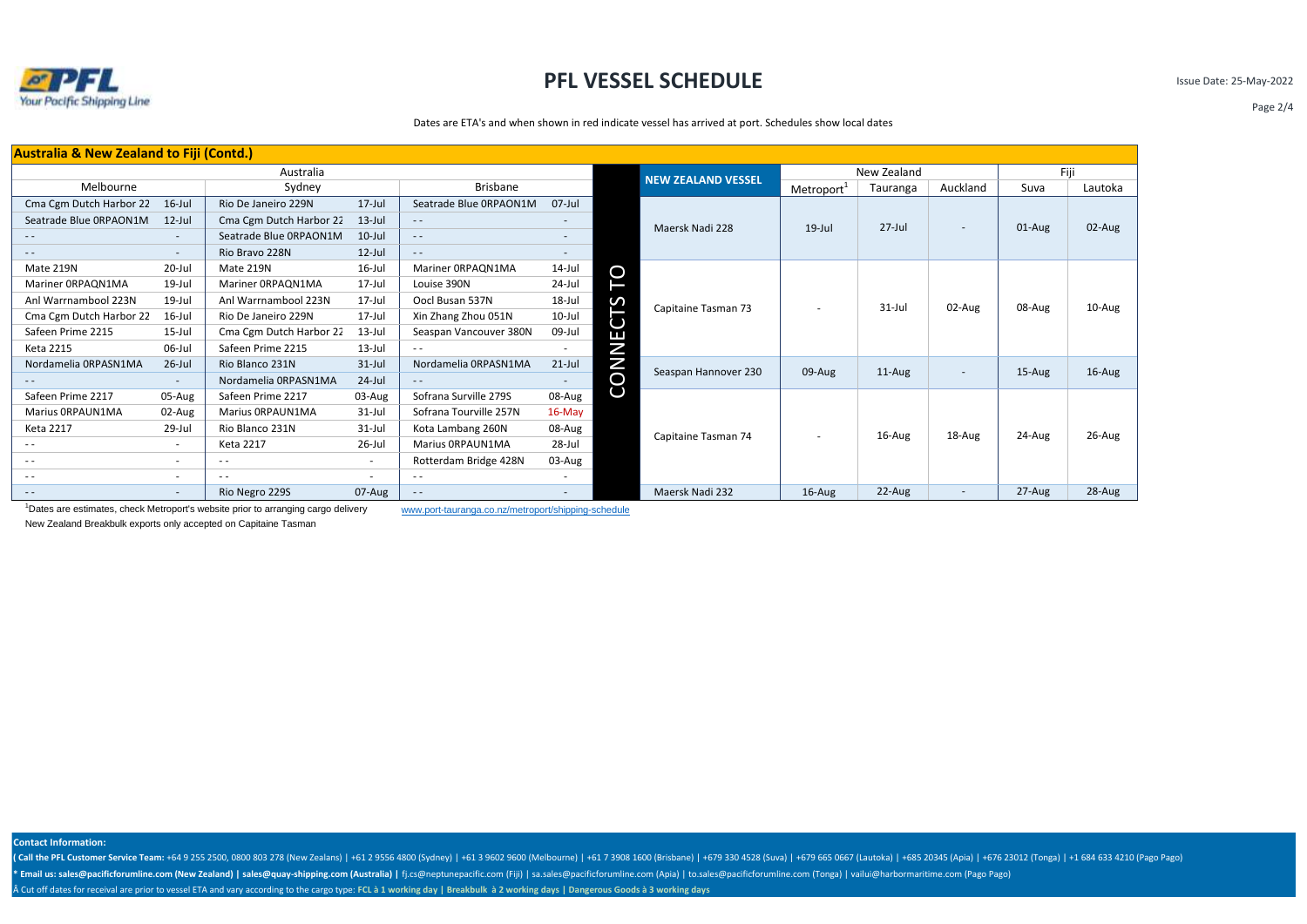

Issue Date: 25-May-2022

### Dates are ETA's and when shown in red indicate vessel has arrived at port. Schedules show local dates

| <b>Australia &amp; New Zealand to Samoa &amp; American Samoa</b> |                          |                       |                          |                        |            |                           |                   |            |            |           |
|------------------------------------------------------------------|--------------------------|-----------------------|--------------------------|------------------------|------------|---------------------------|-------------------|------------|------------|-----------|
| Australia                                                        |                          |                       |                          |                        |            | <b>NEW ZEALAND VESSEL</b> | New Zealand       | Samoa      | A. Samoa   |           |
| Melbourne                                                        |                          | Sydney                |                          | Brisbane               |            |                           |                   | Auckland   | Apia       | Pago Pago |
| Keta 2209                                                        | $11-May$                 | Keta 2209             | 06-May                   | Kota Lambang 232N      | $07$ -May  |                           | Capitaine Kupe 7  | $20$ -May  | 28-May     | 30-May    |
| Hansa Bitburg 2209                                               | $02$ -May                | Hansa Bitburg 2209    | 29-Apr                   | $ -$                   |            |                           |                   |            |            |           |
| $ -$                                                             | $\overline{\phantom{a}}$ | Hansa Regensburg 2211 | 02-Jun                   | Seaspan Vancouver 374N | 27-May     | P                         |                   |            |            |           |
| $\frac{1}{2}$                                                    | $\overline{\phantom{a}}$ | $- -$                 | ٠                        | Xin Zhang Zhou 050N    | $24-May$   |                           | Capitaine Kupe 8  | 07-Jun     | $15 - Jun$ | $16$ -Jun |
| $\frac{1}{2}$                                                    | $\overline{\phantom{a}}$ | $- -$                 | $\overline{\phantom{a}}$ | Tacoma Trader 0424S    | 09-May     | S                         |                   |            |            |           |
| Safeen Prime 2211                                                | 08-Jun                   | Safeen Prime 2211     | 05-Jun                   | Northern Guild 388N    | 16-Jun     | ш                         | Capitaine Kupe 9  | $25 - Jun$ | 02-Jul     | $04$ -Jul |
|                                                                  |                          | $- -$                 |                          | Louise 384N            | $11$ -Jun  | Ζ<br>N                    |                   |            |            |           |
| Safeen Prime 2213                                                | $26$ -Jun                | Safeen Prime 2213     | 24-Jun                   | Tacoma Trader 0425S    | 23-Jun     | O                         |                   | $13$ -Jul  | $21$ -Jul  | $22$ -Jul |
| $\frac{1}{2}$                                                    | $\qquad \qquad -$        | $- -$                 | $\sim$                   | Kota Lambang 246N      | $25 - Jun$ | Ō                         | Capitaine Kupe 10 |            |            |           |
| Safeen Prime 2215                                                | $15$ -Jul                | Safeen Prime 2215     | $13$ -Jul                | Oocl Busan 537N        | 18-Jul     |                           | Capitaine Kupe 11 | $31$ -Jul  | 08-Aug     | 09-Aug    |
| Safeen Prime 2217                                                | $05-Aug$                 | Safeen Prime 2217     | $03$ -Aug                | Sofrana Tourville 257N | $16$ -May  |                           |                   |            |            |           |
| <b>Keta 2217</b>                                                 | $29$ -Jul                | <b>Keta 2217</b>      | $26$ -Jul                | Kota Lambang 260N      | 08-Aug     |                           | Capitaine Kupe 12 | 18-Aug     | $26$ -Aug  | $27-Aug$  |
| $ -$                                                             | $\sim$                   | $- -$                 | $\overline{\phantom{a}}$ | Rotterdam Bridge 428N  | $03$ -Aug  |                           |                   |            |            |           |

| <b>Australia &amp; New Zealand to Tahiti &amp; Tonga</b> |           |                    |            |                     |            |         |                           |             |           |            |
|----------------------------------------------------------|-----------|--------------------|------------|---------------------|------------|---------|---------------------------|-------------|-----------|------------|
|                                                          | Australia |                    |            |                     |            |         | <b>NEW ZEALAND VESSEL</b> | New Zealand | Tahiti    | Tonga      |
| Melbourne                                                |           | Sydney             |            | Brisbane            |            | O       |                           | Auckland    | Papeete   | Nuku'Alofa |
| Keta 2209                                                | 11-May    | Keta 2209          | $06$ -May  | Kota Lambang 232N   | 07-May     |         | Capitaine Dampier 187     | 23-May      | 09-Jun    | $16$ -Jun  |
| Hansa Bitburg 2209                                       | $02-May$  | Hansa Bitburg 2209 | 29-Apr     | $ -$                |            | S       |                           |             |           |            |
| Safeen Prime 2211                                        | 08-Jun    | Safeen Prime 2211  | $05 - Jun$ | Louise 384N         | $11$ -Jun  | U<br>Е  | Capitaine Dampier 188     | $20 - Jun$  | 29-Jun    | $06$ -Jul  |
| Keta 2211                                                | 02-Jun    | <b>Keta 2211</b>   | 30-May     | Oocl Busan 523N     | 02-Jun     | J<br>Ξ. |                           |             |           |            |
| Safeen Prime 2213                                        | $26$ -Jun | Safeen Prime 2213  | 24-Jun     | Tacoma Trader 0425S | $23 - Jun$ | O       | Capitaine Dampier 189     | $10$ -Jul   | $19$ -Jul | $26$ -Jul  |
| $- -$                                                    |           | $ -$               | $\sim$     | Kota Lambang 246N   | 25-Jun     |         |                           |             |           |            |
| Safeen Prime 2215                                        | $15$ -Jul | Safeen Prime 2215  | $13$ -Jul  | Oocl Busan 537N     | $18$ -Jul  |         | Capitaine Dampier 190     | $30 -$ Jul  | 08-Aug    | $15-Au$ g  |

**Contact Information:**

(Call the PFL Customer Service Team: +64 9 255 2500, 0800 803 278 (New Zealans) | +61 2 9556 4800 (Sydney) | +61 3 9602 9600 (Melbourne) | +61 7 3908 1600 (Brisbane) | +679 330 4528 (Suva) | +679 665 0667 (Lautoka) | +685 \* Email us: sales@pacificforumline.com (New Zealand) | sales@quay-shipping.com (Australia) | fj.cs@neptunepacific.com (Fiji) | sa.sales@pacificforumline.com (Apia) | to.sales@pacificforumline.com (Tonga) | vailui@harbormar Cut off dates for receival are prior to vessel ETA and vary according to the cargo type: **FCL à 1 working day | Breakbulk à 2 working days | Dangerous Goods à 3 working days**

Page 3/4